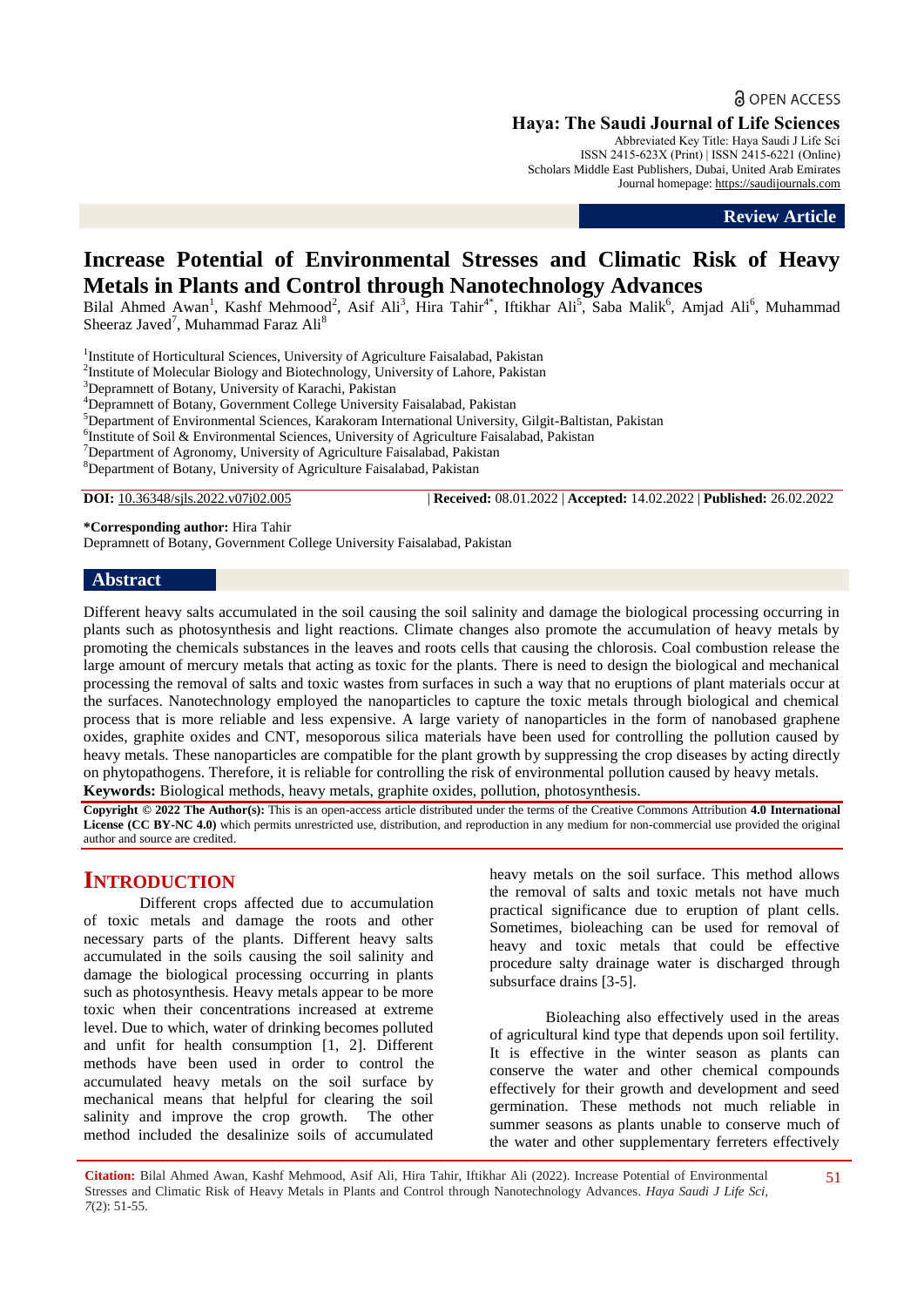for their proliferation of normal cells. The bioavailability of water and other considerations. It also causes the poisonous sulfur dioxide emissions harm the environment and can cause health problems for miners, and bioleaching avoid. There is need to design the

biological and mechanical processing the removal of salts and toxic wastes from surfaces in such a way that no eruptions of plant materials occur at the surfaces [6- 9].

| <b>Causing</b><br>agents/approaches    | <b>Uses</b>                                                                                                   | <b>Biological Role</b>                                                                                                                                  | Agricultural/meta<br><b>Concerns</b>                                     |
|----------------------------------------|---------------------------------------------------------------------------------------------------------------|---------------------------------------------------------------------------------------------------------------------------------------------------------|--------------------------------------------------------------------------|
| Heavy salts                            | Accumulated in the soils<br>causing the soil salinity                                                         | Damage the biological<br>processing occurring in<br>plants such as<br>photosynthesis.                                                                   | Metal toxicity concerns                                                  |
| Climate changes, Coal<br>combustion    | Also promote the<br>accumulation of heavy<br>metals by                                                        | Promoting the chemicals<br>substances in the leaves<br>and roots cells that causing<br>the chlorosis.                                                   | Heavy metals<br>accumulation                                             |
| Electric conductivity, Bulk<br>density | Used for removal of toxic<br>metals and more reliable<br>methods to measure soil                              | This can be measure by<br>measuring the electric<br>conductivity through<br>nanotechnology devices<br>depending on specific<br>concentrations of salts. | Through agricultural<br>approaches                                       |
| Nanotechnology<br>Approaches           | Use of variety of<br>nanobased graphene<br>oxides, graphite oxides<br>and CNT, mesoporous<br>silica materials | Used for controlling the<br>pollution caused by heavy<br>metals.                                                                                        | It is reliable and low cost<br>due to efficient industrial<br>processing |

## **Table-1: Shows the biological effects of heavy metals and toxicities concerns**

### **Environmental stresses and control through nanotechnology**

Heavy salts that causes the contamination of soils by disrupting the layers of earth crusts that ultimately leads to the weathering in which rocks dissolved with the passage of time.

Through the process of slow weathering, many salts can cause to accumulate in the underneath's ground water. These salts also cause the water pollution by mixing with drinking water. When, usage of this water can be carried out, it causes the crops deformation and abnormal development throughout the plant cycles [10, 11]. Running water is the leading cause of soil erosion, because water is abundant and has a lot of power. Applications of fertilizers and organic amendments also add salts to the soil that causes the soil salinity in the presence of untreated water. While on the other hand, process of high frequency of weathering, toxic metals can cause to accumulate in the earth crust layers by damaging them[1, 8, 10].

Throughout the course of plant development, water saturation in plants depending upon many factors such as salts in groundwater a plants ability to remove the toxic metals from surfaces. Due to presence of toxic metals, process of osmosis and flows from more saltconcentrated causes the imbalances of nutrients flow that causing the osmolysis. When the salt concentration is too high, it means that the soil's osmotic potential is essentially negative. The high salt concentrations in the plants cells unable to uptake the appropriate nitrogen that causes abnormal plant growth [13-15]. Therefore, salting in process slow down the plant development processes and causes a yield loss than acquired optimum level. Climate changes also promote the accumulation of heavy metals by promoting the chemicals substances in the leaves and roots cells that causing the chlorosis. There is need to design the biomechanical process that can remove the toxic metals in order to achieve the desired yields.

Different methods are used for removal of toxic metals and more reliable methods to measure soil salinity. This can be measure by measuring the electric conductivity through nanotechnology devices depending on specific concentrations of salts. With a rise of salt concentration in the solution, its conductivity rises, too. While on the other hand, low detection of salt concentration in the solution causes the conductivity rises to drop. Through this measurement, different concentrations of the sodium percentage can be accurately measured in appropriate manner. Bulk density also used for removal of toxic metals and more reliable how well plant seedlings can emerge and how well air can circulate through the soil [16-18].

Coal combustion release the large amount of mercury metals that acting as toxic for the plants. This metal can mix with nearby by areas and form stable chemical compounds that cause the redox reactions. In order to control the mercury through combustion process, pH of the system determines the stable forms of Hg under the oxidizing conditions. Mercury is most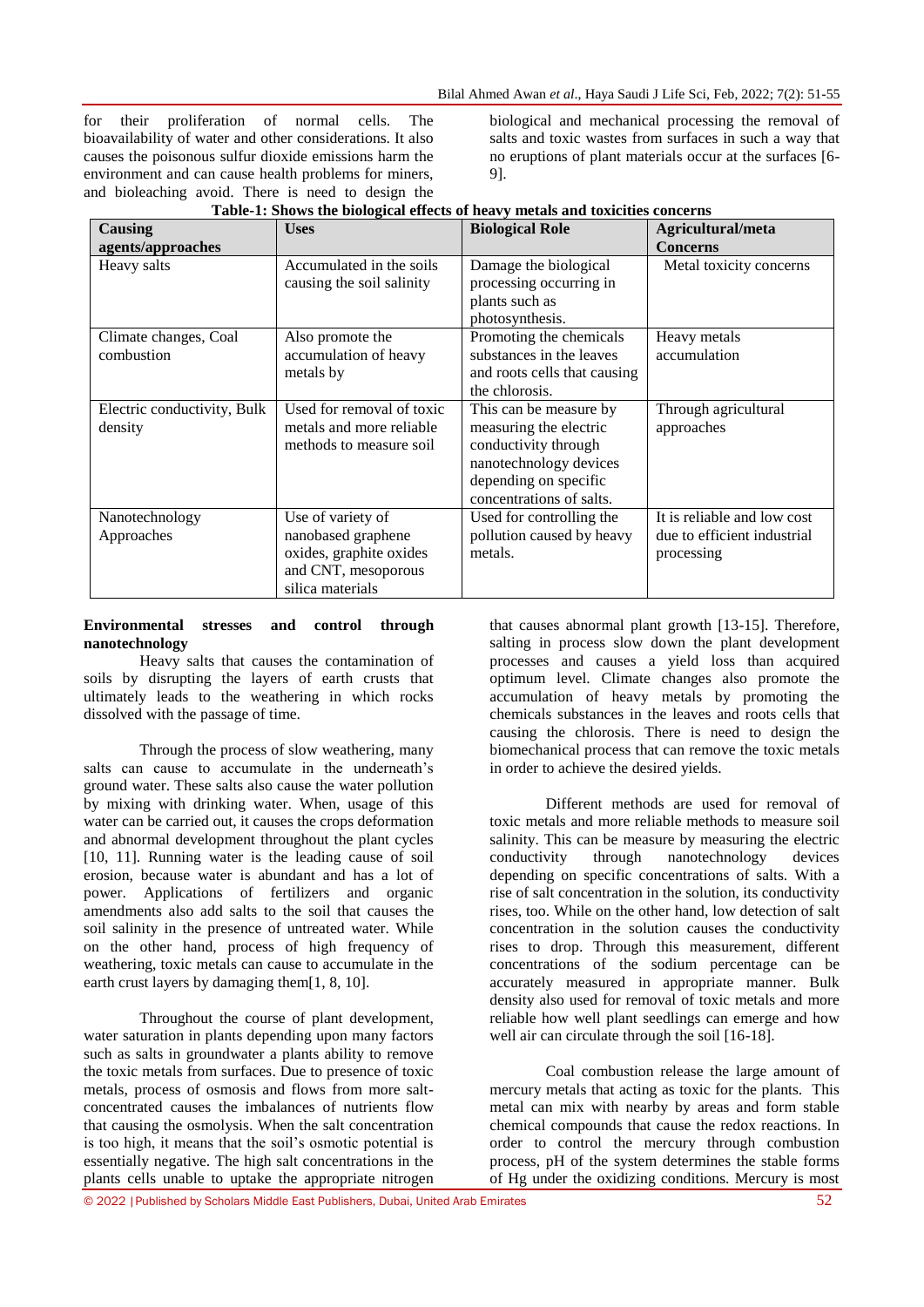toxic in its alkylated forms which are soluble in water and volatile in air [19-20]. Through alkylation reaction, large variety of chemical compounds with stable state form that can be acting as inhibitory for the plant growth root developments and seedling. Therefore, nanotechnology devices have been used in order to access the tight binding compounds with mercury. By accessing their concentrations, it is easy to control the pollution caused by heavy metals. It mainly varies the concentrations of typical heavy metal. More concentrations of the chemicals with high oxidizing ability and form complexes with mercury, more pollution can be created. Therefore, biological control based methods in which fungi or other species used in order to capture the chemical compounds. This can be accessed by heavy metals removal for the utilization of filamentous fungi biomass. Bacterial mercury resistance can be seen in Proteobacteria. These organisms can converted the toxic form of mercury into the less toxic form through the methylation [11, 21, 22].

Although, biological pollution can be controlled through chemical and physiological methods but nanotechnology approach is more reliable than traditional methods. Nanotechnology employed the nanoparticles to capture the toxic metals through biological and chemical process that is more reliable and less expensive. While on the other hand traditional methods are not reliable due to high cost and large volume precautions during oxidation and reductions. Sometime, a variety of microorganisms can be sued such as fungi, or bacteria under aerobic or anaerobic conditions during which organic matter in wastewater for removal of heavy salts is oxidized or incorporated into cells that can be eliminated by removal process or sedimentation is termed. But, the appreciable reactions can be carried out that capturing the lead and mercury and suitable for crops and sustainable agricultural developments [23-25].

Toxic metals can interfere with normal growth of plant development and accumulation can leads to soil salinity. These conditions increased the risk of drought under the normal osmotic potential. Due to availability of excess nutrients in case of excessive use of fertilizers, layers of earth crust starts causing the eruption that ultimately leads to soil erosion. These conditions can be treated through the appropriate analysis of soil samples with advanced agricultural machinery that can increase the yield of available soils. Salt export sometimes greatly exceed salt import that's causes the drainage fraction a rapid desalinization dramatically at the extreme level. Nanotechnology employed the nanomaterials for removal of salts and can increase crop yield by increasing fertilizer nutrient availability in soil and nutrient uptake by plants. These nanoparticles are compatible for the plant growth by suppressing the crop diseases by acting directly on phytopathogens[21,23,25]. Through nanotechnology, oxidative reactive species can be revealed through nanoparticles reactions as it can convert or re-use pesticides. Although, nanoparticles are used for the seedling and plant growth in bidirectional mode but the flow of nutrients among different plants groups can be manipulated the discovery of novel nanoparticles that targeted the insects and increase the plant resistance against a variety of diseases [26-28].



**Fig-1: Shows the different environmental stresses/factors affecting plant growth**

Different metals affecting the plants in different ways such as copper accumulation in the roots cells is relatively weaker then other metals. It also playing important role in inclusion in the active centers of redox enzymes. It has vital roles in the plant growth and biological processing of biomass but it depends upon its concentrations. Low consumption of copper cannot accelerate the physiological process as high concentrations increase the variety of reactive oxygen species that disruption of the physiological process [29, 30]. Cu-based NPs induce toxicity to soil microorganisms due to their antimicrobial properties. Exposure to copper nanoparticles had significant toxic effect with all the sizes tested when compared to unexposed control cultures. Copper based nanoparticles of smaller size and higher concentration exerted the maximum toxic effects. They are also applied to the different parts of plants in order to enhance the agricultural processing for promoting the seed varieties. Sometimes, excess applications of nanoparticles can cause serious hazardous issues both for plants as well as human as it can leach out the cultivated soil and move to the foods of human consumption can cause lungs and other respiratory problems. Therefore, there is need to design the safe nanoparticles beneficial for plants and human [12, 29, 30].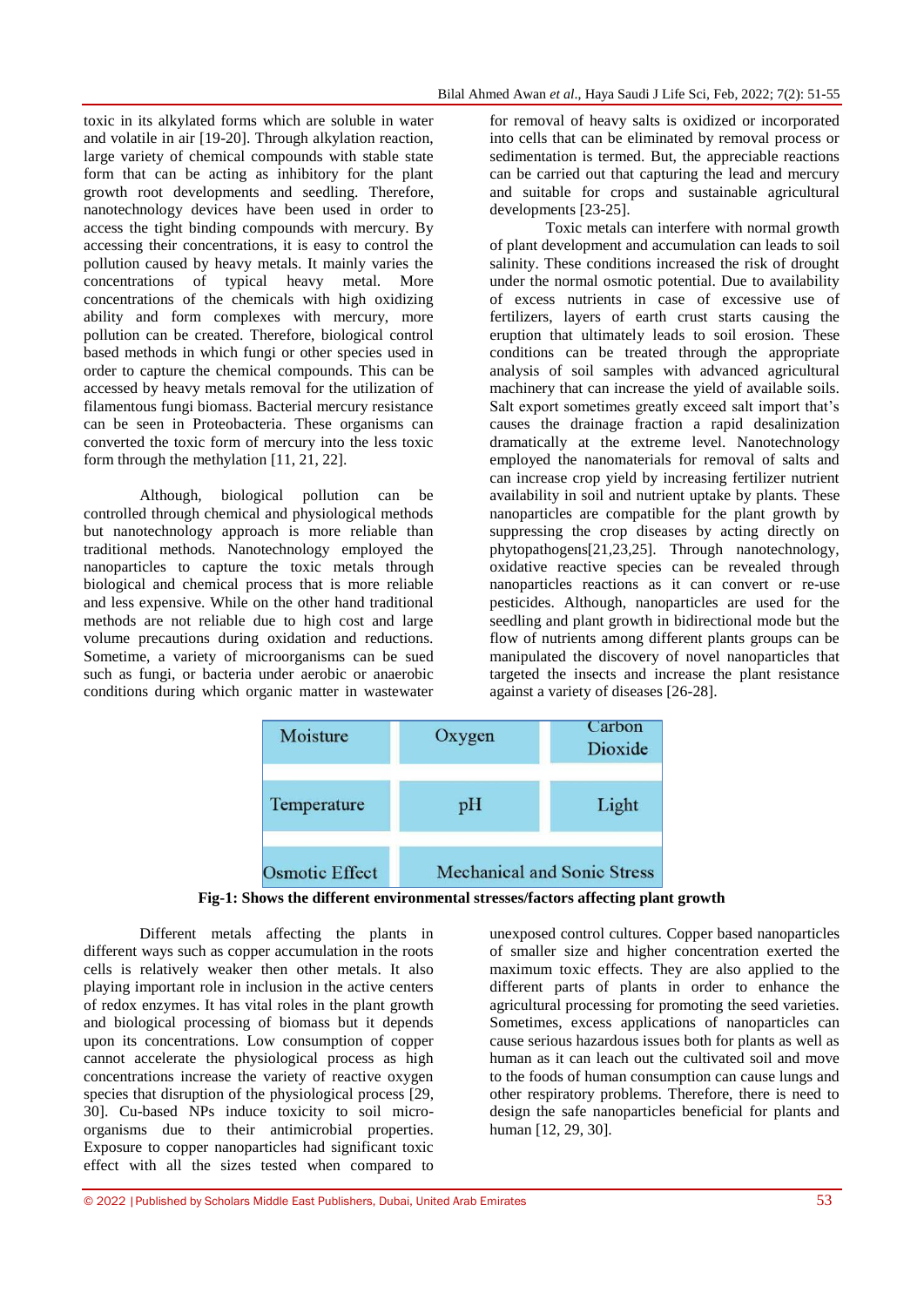Flotation separation nanotechnology method is used for removal of toxic metals or oils form soils in which solid nanoparticles binds tightly to the toxic metals or chemicals in order to reduce their toxicities. This is commonly used for soil testing for separate mixed plastic is too difficult using gravity separation. Biological conducting of ions through gradient for removal of salts leads the oxidation at the anode with generation of hydrogen ions allowing the selected toxic metal from the solution [31, 32].

A large variety of nanoparticles in the form of nanobased graphene oxides, graphite oxides and CNT, mesoporous silica materials have been used for controlling the pollution caused by heavy metals. These nanoparticles possess a lot of promise for additional applications for efficient and precise sensors for soil applications. Biomass for bioenergy as new developments for capturing of metal pollutants in the soils. It is reliable and low cost due to efficient industrial processing [33, 34]. Soil remediation can be accessed through the high biological activities for capturing and removal of heavy metals. In this way, they can be converted to less toxic substances that can be easily degraded by the plant body. One of the best examples is the use of nano-based sensors for detecting harmful pesticide residue in the soil, like detecting Mn impurities. These nanosenors are more reliably used due to degrading capacity [35-36].

Nanoparticles are most active for converting the more toxic into less toxic substances because of their interest for heavy metal absorption capability in soil and groundwater aggregate into micro- to millimeter scale aggregates. This can be achieved through the appropriate amount of the adsorbates on the adsorbents under the normal conditions of temperature and pH[37-38]. One of the most commonly used nanoparticles for removal of heavy salts is Fe3O4 nanoadsorbents spirally for the removal of lead ions from aqueous solution. Phytoextraction is commonly used for soil remediation that can readily absorb heavy metals and purify the soil of its contaminants. Different Biological and chemical nanoparticles treatment have been adversely employed for contaminated soil, leachate, wastewater and ground water [39-42].

# **CONCLUSION**

Soil pollution, salinity, climate change, environmental stresses affected the growth, developmental processes of plants. While on the other hand, increased risk of toxic metals causes serious toxicities among the different phyla of plants by reducing the overall yields. Therefore, nanotechnology that multidisciplinary branch of science in which specific nanoparticles employed for controlling the risk of environmental pollution caused by heavy metals. Nanoparticles are much safer than the other traditionally used chemicals for treatments of heavy metals.

### **REFERENCES**

- 1. Abdi, O., & Kazemi, M. (2015). A review study of biosorption of heavy metals and comparison between different biosorbents. *J Mater Environ Sci*, *6*(5), 1386-1399.
- 2. Adeel, M., Lee, J. Y., Zain, M., Rizwan, M., Nawab, A., Ahmad, M. A., ... & Xing, B. (2019). Cryptic footprints of rare earth elements on natural resources and living organisms. *Environment international*, *127*, 785-800.
- 3. Ali, H., Khan, E., & Ilahi, I. (2019). Environmental chemistry and ecotoxicology of hazardous heavy metals: environmental persistence, toxicity, and bioaccumulation. *Journal of chemistry*, *2019*.
- 4. Anderson, E. B., & Long, T. E. (2010). Imidazole-and imidazolium-containing polymers for biology and material science applications. *Polymer*, *51*(12), 2447- 2454.
- 5. Angammana, C. J., & Jayaram, S. H. (2011). Analysis of the effects of solution conductivity on electrospinning process and fiber morphology. *IEEE Transactions on industry applications*, *47*(3), 1109- 1117.
- 6. Ashraf, M. Y., & Wu, L. (1994). Breeding for salinity tolerance in plants. *Critical Reviews in Plant Sciences*, *13*(1), 17-42.
- 7. Bahemmat, M., Farahbakhsh, M., & Shabani, F. (2015). Compositional and metabolic quotient analysis of heavy metal contaminated soil after electroremediation. *Environmental Earth Sciences*, *74*(6), 4639-4648.
- 8. Bakshi, M., & Abhilash, P. C. (2020). Nanotechnology for soil remediation: Revitalizing the tarnished resource. In *Nano-materials as photocatalysts for degradation of environmental pollutants* (pp. 345-370). Elsevier.
- 9. Cengiz, F., & Jirsak, O. (2009). The effect of salt on the roller electrospinning of polyurethane the roller electrospinning of nanofibers. *Fibers and Polymers*, *10*(2), 177-184.
- 10. Chen, S. Y., & Lin, P. L. (2010). Optimization of operating parameters for the metal bioleaching process of contaminated soil. *Separation and Purification Technology*, *71*(2), 178-185.
- 11. da Silva, F. M. (2009). Bioleaching of metals from tannery sludge in two stages: effect of pH. *Acta Scientiarum-Technology*, *31*(2), 167-173.
- 12. Enciu, D., Toader, A., & Ursu, I. (2014). Magnetic field nanosensor based on Mn impurities. *Incas Bulletin*, *6*(2), 51.
- 13. Guerra, F. D., Attia, M. F., Whitehead, D. C., & Alexis, F. (2018). Nanotechnology for environmental remediation: materials and applications. *Molecules*, *23*(7), 1760.
- 14. He, F., & Zhao, D. (2005). Preparation and characterization of a new class of starch-stabilized bimetallic nanoparticles for degradation of chlorinated hydrocarbons in water. *Environmental science & technology*, *39*(9), 3314-3320.
- 15. Jaiswal, L. K., Singh, P., Singh, R. K., Nayak, T., Tripathi, Y. N., Upadhyay, R. S., & Gupta, A. (2021). Effects of Salt Stress on Nutrient Cycle and Uptake of